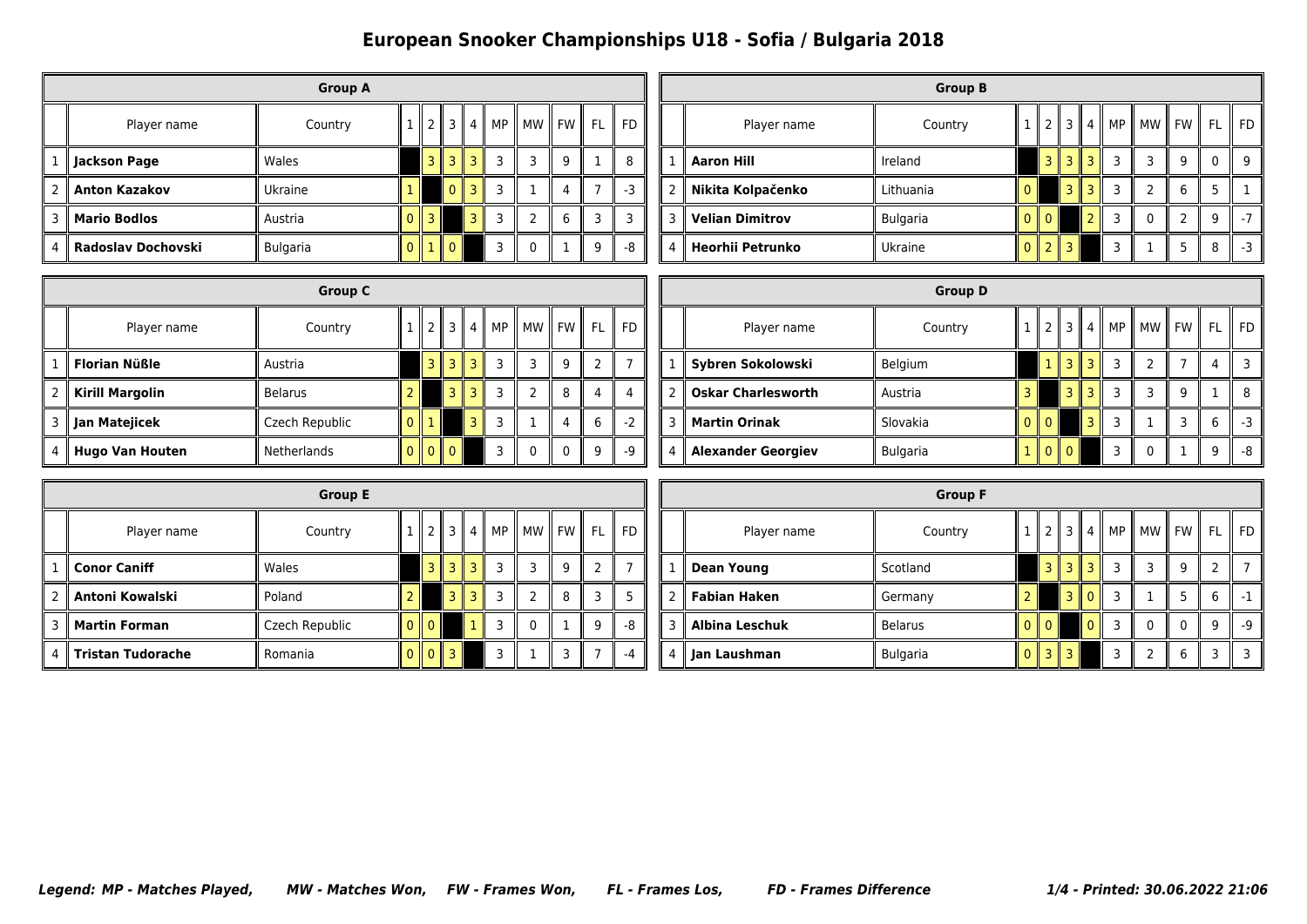|   | <b>Group G</b>        |         |               |  |   |                 |    |                    |           |    |      |  |
|---|-----------------------|---------|---------------|--|---|-----------------|----|--------------------|-----------|----|------|--|
|   | Player name           | Country |               |  |   | $3 \parallel 4$ | MP | MW<br>$\mathbf{I}$ | <b>FW</b> | FL | FD   |  |
|   | Julien Leclercq       | Belgium |               |  | R | R<br>ш          | 3  | 2                  |           | 3  |      |  |
| 2 | Lewis Sinclair        | Wales   |               |  | 3 | ₹               | 3  | 3                  | 9         | 4  |      |  |
| 3 | <b>Hadar Lifshitz</b> | Israel  |               |  |   |                 | 3  | 0                  | າ         | q  | $-7$ |  |
| 4 | Jovan Todorovic       | Serbia  | $\Omega$<br>Ш |  | ٦ |                 | ٦  |                    | 4         | 6  | $-2$ |  |

|     |                    | <b>Group H</b> |          |                   |        |        |    |              |              |    |                |
|-----|--------------------|----------------|----------|-------------------|--------|--------|----|--------------|--------------|----|----------------|
|     | Player name        | Country        |          | 2                 | 3      | 4      | MP | <b>MW</b>    | <b>FW</b>    | FL | $\parallel$ FD |
|     | <b>Dylan Emery</b> | Wales          |          | 3 II              | 3      | 3<br>Ш | 3  | 3            | 9            | 0  | 9              |
| l 2 | <b>Isaac Borg</b>  | Malta          |          |                   | 3<br>ш | 3      | 3  | 2            | 6            | 5  |                |
| 3   | ∥ Tudor Chitu      | Romania        | n        |                   |        | 3      | 3  |              | 5            | 6  |                |
| 4   | <b>Omer Rabi</b>   | Israel         | $\Omega$ | $\overline{1010}$ |        |        | 3  | $\mathbf{0}$ | $\mathbf{0}$ | 9  | $-9$           |

|   | Group J              |                 |  |                |             |  |                   |                               |   |                |       |  |  |
|---|----------------------|-----------------|--|----------------|-------------|--|-------------------|-------------------------------|---|----------------|-------|--|--|
|   | Player name          | Country         |  |                | $2$   3   4 |  | $\blacksquare$ MP | $\parallel$ MW $\parallel$ FW |   | $\parallel$ FL | II FD |  |  |
|   | <b>Sean Maddocks</b> | England         |  | 3 II           |             |  | ्द                |                               | q |                |       |  |  |
|   | <b>Bulcsú Révész</b> | Hungary         |  |                |             |  |                   |                               |   | 6              |       |  |  |
| 3 | Peter Zorovski       | <b>Bulgaria</b> |  | $\overline{0}$ |             |  |                   |                               |   | a              | -9    |  |  |
| 4 | <b>Nick Jansen</b>   | Belgium         |  | R              |             |  |                   |                               |   |                |       |  |  |

|                |                           | <b>Group K</b>  |  |      |     |    |                                           |   |    |    |
|----------------|---------------------------|-----------------|--|------|-----|----|-------------------------------------------|---|----|----|
|                | Player name               | Country         |  | 3 II | 4 I | MP | $\parallel$ MW $\parallel$ FW $\parallel$ |   | FL | FD |
| 1              | <b>Hamim Hussain</b>      | England         |  | R    |     | 3  | 3                                         | 9 |    | 8  |
| $\overline{2}$ | Artūrs Ķeņģis             | Latvia          |  | 3    |     | 3  | 2                                         |   | 6  |    |
| 3 <sup>1</sup> | <b>Peter Johan Hammer</b> | Denmark         |  |      |     | 3  |                                           | 5 | 8  | -3 |
| 4              | <b>Atanas Dimitrov</b>    | <b>Bulgaria</b> |  | ำ    |     | 3  | 0                                         | ٦ | 9  | -6 |

|               | <b>Group L</b>          |          |  |      |                  |        |    |         |   |     |                |  |
|---------------|-------------------------|----------|--|------|------------------|--------|----|---------|---|-----|----------------|--|
|               | Player name             | Country  |  |      |                  | 3    4 | MP | MW FW I |   | FL. | $\parallel$ FD |  |
|               | <b>Patrik Tiihonen</b>  | Finland  |  |      | R<br>$\mathbf l$ |        | 3  | 3       | 9 | 3   | 6              |  |
| $\mathcal{P}$ | <b>Mikhail Terekhov</b> | Russia   |  |      | 3 II             |        | 3  | 2       | 8 |     | 4              |  |
| 3             | <b>Filips Kalniņš</b>   | Latvia   |  | 11 O |                  |        | 3  | 0       | า | q   | $-7$           |  |
| 4             | <b>Liam Graham</b>      | Scotland |  |      |                  |        | 3  |         | 5 | 8   | -3             |  |

|                |                           | <b>Group M</b>   |         |   |   |          |    |    |           |     |      |
|----------------|---------------------------|------------------|---------|---|---|----------|----|----|-----------|-----|------|
|                | Player name               | Country          |         |   | 3 | 4        | МP | MW | <b>FW</b> | -FL | FD   |
| $\mathbf{1}$   | <b>Robbie McGuigan</b>    | Northern Ireland |         | 3 | 3 | ٦        | 3  | 3  | 9         |     |      |
| $\overline{2}$ | <b>Mati Goldstein</b>     | Israel           |         |   |   |          | 3  |    | 5         |     | $-2$ |
| 3              | <b>Alex Tanev Persson</b> | <b>Denmark</b>   | $0$   3 |   |   | $\Omega$ | 3  |    | 3         |     | -4   |
| 4              | <b>Madalin Gal</b>        | Romania          |         |   |   |          | 3  |    | 5         | 6   | $-1$ |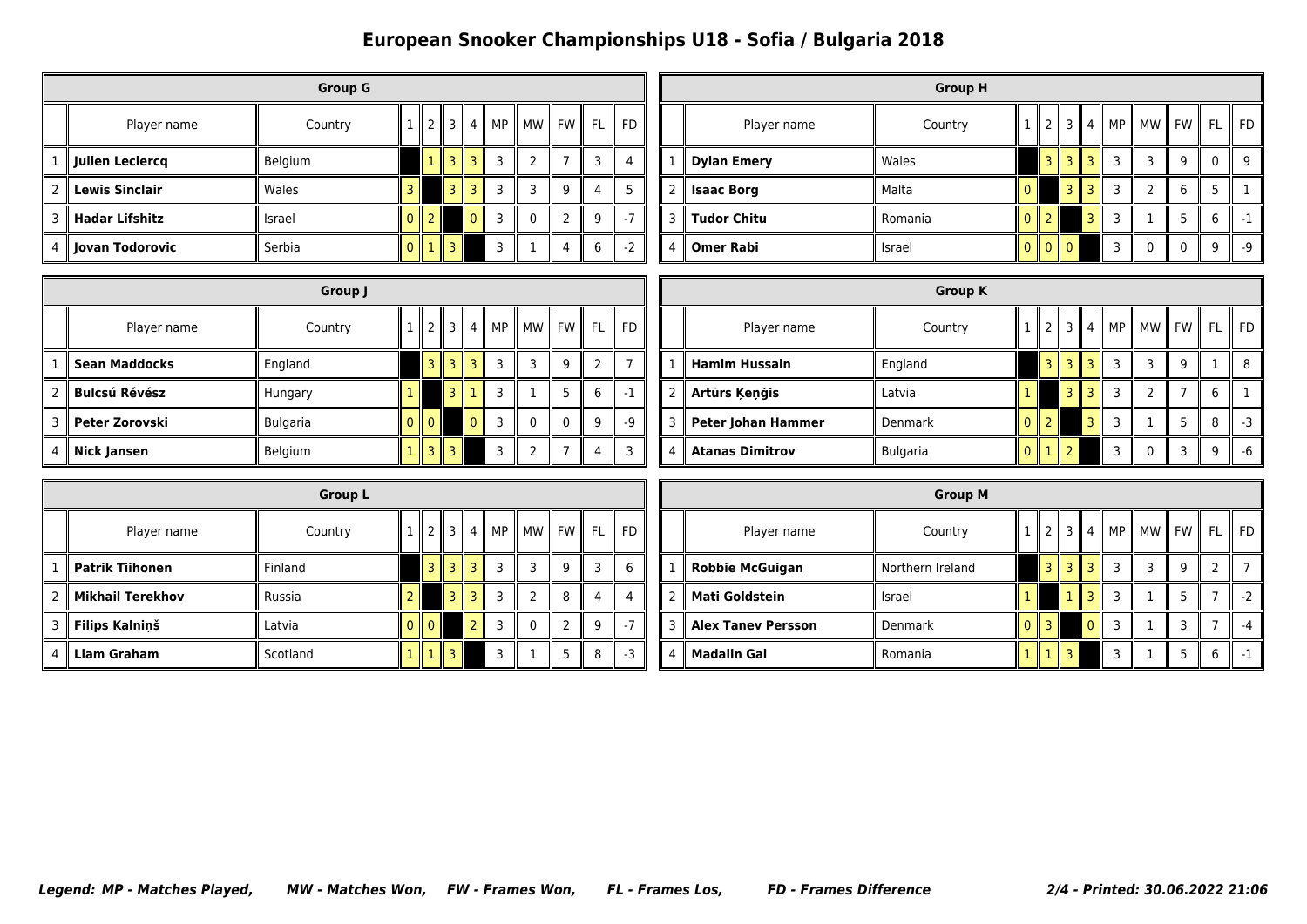|   | <b>Group N</b>             |                  |  |      |   |               |    |          |           |    |      |  |
|---|----------------------------|------------------|--|------|---|---------------|----|----------|-----------|----|------|--|
|   | Player name                | Country          |  |      | 3 | $\parallel$ 4 | MP | МW<br>Ш  | <b>FW</b> | FL | FD   |  |
|   | Jenson Kendrick            | England          |  | 3 II | R | 3             | 3  | 3        | 9         | 0  | 9    |  |
| 2 | Maxim Ene                  | Romania          |  |      | 3 | 3             | 3  | 2        | 6         | 3  | 3    |  |
| 3 | <b>Vladislav Gradinari</b> | Moldova          |  |      |   | 0             | 3  | $\Omega$ | $\Omega$  | q  | $-Q$ |  |
| 4 | Jamie-Lee Gardiner         | Northern Ireland |  |      | ₹ |               | 3  |          | ٦         | 6  | $-3$ |  |

|                |                       | <b>Group P</b>  |   |     |                |                     |    |           |           |    |    |
|----------------|-----------------------|-----------------|---|-----|----------------|---------------------|----|-----------|-----------|----|----|
|                | Player name           | Country         |   |     | $\overline{3}$ | I<br>$\overline{4}$ | МP | <b>MW</b> | <b>FW</b> | FL | FD |
|                | <b>Niel Vincent</b>   | France          |   | 3 I | 3              | 3<br>Ш              | 3  | 3         | 9         | 2  |    |
| l 2            | <b>Viktor Iliev</b>   | <b>Bulgaria</b> |   |     | 3              | 3<br>Ш              | 3  | 2         |           | 4  | ∍  |
| 3              | <b>Eduard Riti</b>    | Romania         |   |     |                |                     | 3  | 0         | 3         | q  | -6 |
| $\overline{4}$ | <b>Tiago Teixeira</b> | Portugal        | O |     | ₹              |                     | ٦  |           | 4         | 8  | -4 |

|                | <b>Group Q</b>         |             |  |               |                     |    |    |    |           |    |    |  |
|----------------|------------------------|-------------|--|---------------|---------------------|----|----|----|-----------|----|----|--|
|                | Player name            | Country     |  |               | 3 I<br>$\mathbf{I}$ | 4  | MP | МW | <b>FW</b> | FL | FD |  |
|                | <b>Ronan Whyte</b>     | Ireland     |  | 3 II          | 3 I I               | -3 | 3  | 3  | q         | 0  | q  |  |
| $\overline{2}$ | ∥ Jere Virtaranta      | Finland     |  |               | RК                  | 3  | З  | ว  | 6         | っ  |    |  |
| 3              | <b>Calin Tudorache</b> | Romania     |  | $\Omega$      |                     | っ  | з  |    |           | 8  | -5 |  |
| 4              | <b>Kendrew Oei</b>     | Netherlands |  | $\Omega$<br>Ш |                     |    |    | O  |           | q  |    |  |

|                |                         | <b>Group R</b>  |               |   |   |    |    |                     |    |          |
|----------------|-------------------------|-----------------|---------------|---|---|----|----|---------------------|----|----------|
|                | Player name             | Country         |               | 3 | 4 | MP | MW | $\parallel$ FW<br>Ш | FL | FD       |
| 1              | <b>Sean McAllister</b>  | England         | ш             |   |   | 3  | 2  | 8                   | 5  |          |
| $\overline{2}$ | <b>David Davidkov</b>   | <b>Bulgaria</b> |               | 3 |   | 3  | 2  |                     |    |          |
| 3 II           | <b>Kevin Cizmarovic</b> | Slovakia        |               |   |   | 3  | 0  | 4                   | q  | -5       |
| 4              | <b>Bradley Tyson</b>    | Wales           | $\Omega$<br>Ш | З |   | 3  | 2  | 6                   | 6  | $\Omega$ |

| <b>Group S</b> |                   |             |                |               |                |   |    |          |         |     |    |  |
|----------------|-------------------|-------------|----------------|---------------|----------------|---|----|----------|---------|-----|----|--|
|                | Player name       | Country     |                | $\mathcal{P}$ | 3 II           | 4 | MP |          | MW FW I | FL. | FD |  |
|                | <b>Umut Dikme</b> | Germany     |                | Ш             | 3 I            |   | 3  | 3        | 9       |     |    |  |
| 2              | ∥ Luis Vetter     | Switzerland |                |               | $\overline{3}$ |   | 3  | 2        |         | 6   |    |  |
| 3              | Attila Horváth    | Hungary     | $\overline{0}$ |               |                | 3 | 3  |          | 5       | 8   | -3 |  |
| 4              | Tuure Lappalainen | Finland     |                |               |                |   | 3  | $\Omega$ | 4       | q   | -5 |  |

|   |                            | <b>Group T</b>   |              |           |   |   |    |                |           |    |      |
|---|----------------------------|------------------|--------------|-----------|---|---|----|----------------|-----------|----|------|
|   | Player name                | Country          |              |           |   | 4 | MP | <b>MW</b><br>Ш | <b>FW</b> | FL | FD   |
|   | <b>Shea Moore</b>          | Northern Ireland |              | 3 II      |   | 3 | 3  | 3              | 9         | 0  | q    |
| 2 | Jan Jelenić                | Croatia          |              |           | 3 |   | 3  | 7              | 6         | з  |      |
| 3 | Kledio KaÇi                | Albania          |              | <b>10</b> |   | 0 | 3  | 0              | 0         | 9  | $-9$ |
| 4 | <b>Germanos Nestoridis</b> | Germany          | $\mathbf{I}$ | $\Omega$  | ₹ |   | 3  |                | 3         | 6  | -3   |